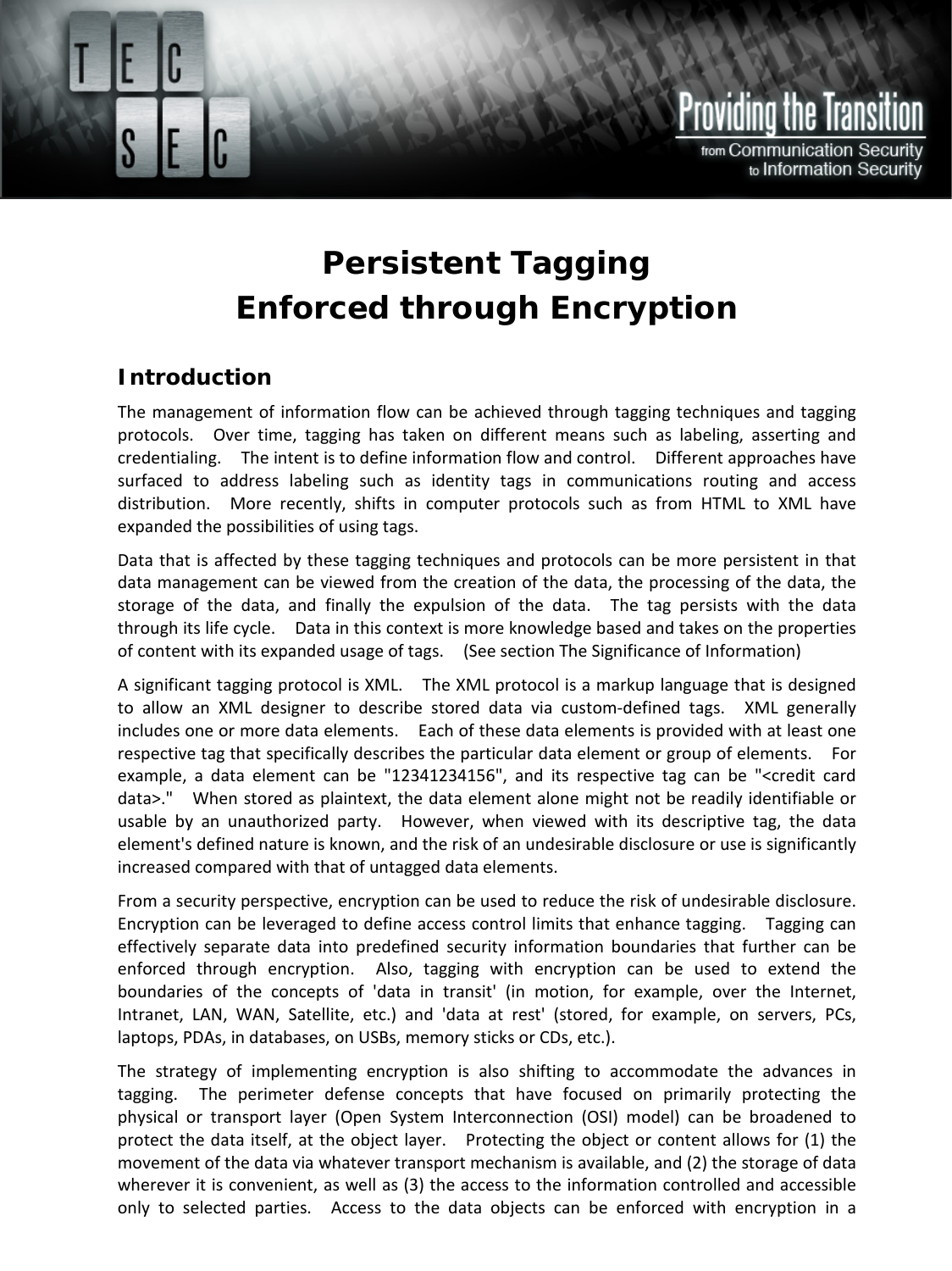role-based access control scheme. Only users who have the access rights to the object can view and/or manipulate the data. Similarly, data can only be re-purposed by authorized users. The definition of content protection can also be extended to protecting virtual folders. In this context, the folder is a mechanism to visualize and manipulate information.

To have a high assurance that the content is continuously being protected from creation through transmission and storage, as well as while being manipulated and finally destroyed, the content along with its tagging scheme needs to be bound to the encryption methodology. From a security system perspective, access to the content needs to be defined through the concepts of Authentication, Authorization, and a Trusted Platform. Encryption can be a thread that further binds the security process to the content. Encryption can have a generalized role in each of the concepts: PKI for Authentication, Constructive Key Management® (CKM) for authorization and CKM® for enforced data separation within a Trusted Platform.

PKI can enforce access to information as a single entity and necessitates a user or entity validation process to complete a high assurance process. CKM® can enforce access to information through roles or one-to-many distribution as can be illustrated in a publish-and-read architecture. The enforcement tools of CKM are *Credentials* that bind the content and an encryption process. Both PKI and  $CKM^*$  include management tools to address the key management cycle associated with managing keys. Both encryption technologies can complement one another, or be used in an independent context. The encryption processes of PKI and CKM® have matured sufficiently to now focus on object or content protection.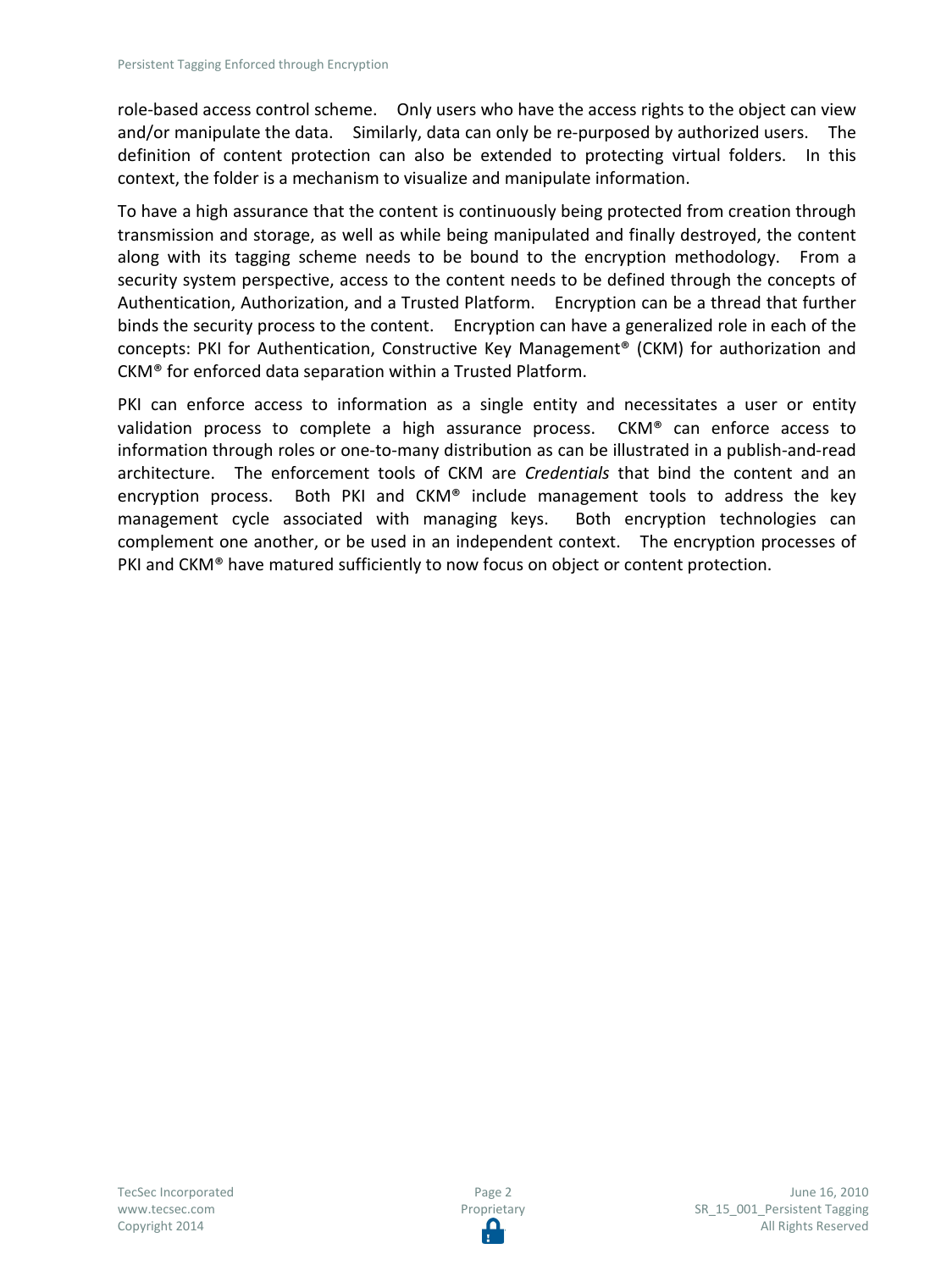## <span id="page-2-0"></span>**The Significance of Information**

Information Theory is the application of mathematical principles to the problems of transmitting and storing information. In 1948, Bell Labs scientist Claude Shannon developed Information Theory, and the world of communications technology has never been the same. Information Science is the interdisciplinary academic field that deals with the generation, collection, organization, storage, retrieval, and dissemination of information. Without going into an in-depth discourse on Information Science and Theory, it is helpful to establish a few definitions before getting started.

In the computing world, information is defined as computer data that has been organized and presented in a systematic fashion to clarify the underlying meaning, while data is information for computer processing. For example, numbers, text, images, and sounds, in a form that is suitable for storage in or processing by a computer<sup>[1](#page-2-1)</sup>. A simple example of the difference between data and information follows:

1234567.89 is data.

"Your bank balance has jumped 8087% to \$1,234,567.89" is information.

And finally, content is information that is made available by an electronic medium or product.

Consider information; whether an engineering or accounting description of carrier service, production input, intermediate product, or processed output. This point is easily seen through the conceptual conflicts between information and data. From one standpoint, organizing, re-organizing, and processing information is a production process that uses inputs of data (or raw information) to yield an information output. Under this view, information is an economic resource that can be an input, output, or both.

From an engineering standpoint, the term used to describe communication content (whether it contains data or information) is not necessarily relevant. Instead, quantitative concepts such as the timely, speedy, and error free transmission of digitally coded communications treat the transport of information as a commodity.

One source of such a distinction is whether an organization creates and sells information or simply carries data. To the information producer, there is an important difference between data and information, a distinction that is absent from the communications carrier's worldview. The terms data and information refer to different concepts. Once data is organized, the result is an output of information, a value-added product.

According to LaFrance<sup>[2](#page-2-2)</sup> the economist's role is itself based on the distinction between data and information. In an information age, it is increasingly important that we do not confuse data with information. Information is data which is placed within a particular context. It is the context and underlying conceptual framework that makes the data useful in decision-making. Without the context and framework, the value of data is indeterminate.

Agricultural economists are often the vital link in producing useful information out of data and defining what data are needed to produce information. Constructing a framework and establishing a context for data are what we do as economists. Another conceptualization of

 $\overline{a}$ 

<span id="page-2-2"></span><span id="page-2-1"></span>

<sup>&</sup>lt;sup>1</sup> Source: http://encarta.msn.com/dictionary<br><sup>2</sup> Vincent LaFrance is a member of the faculty of the Department of Management and Business Administration at Messiah College in Grantham, Pennsylvania.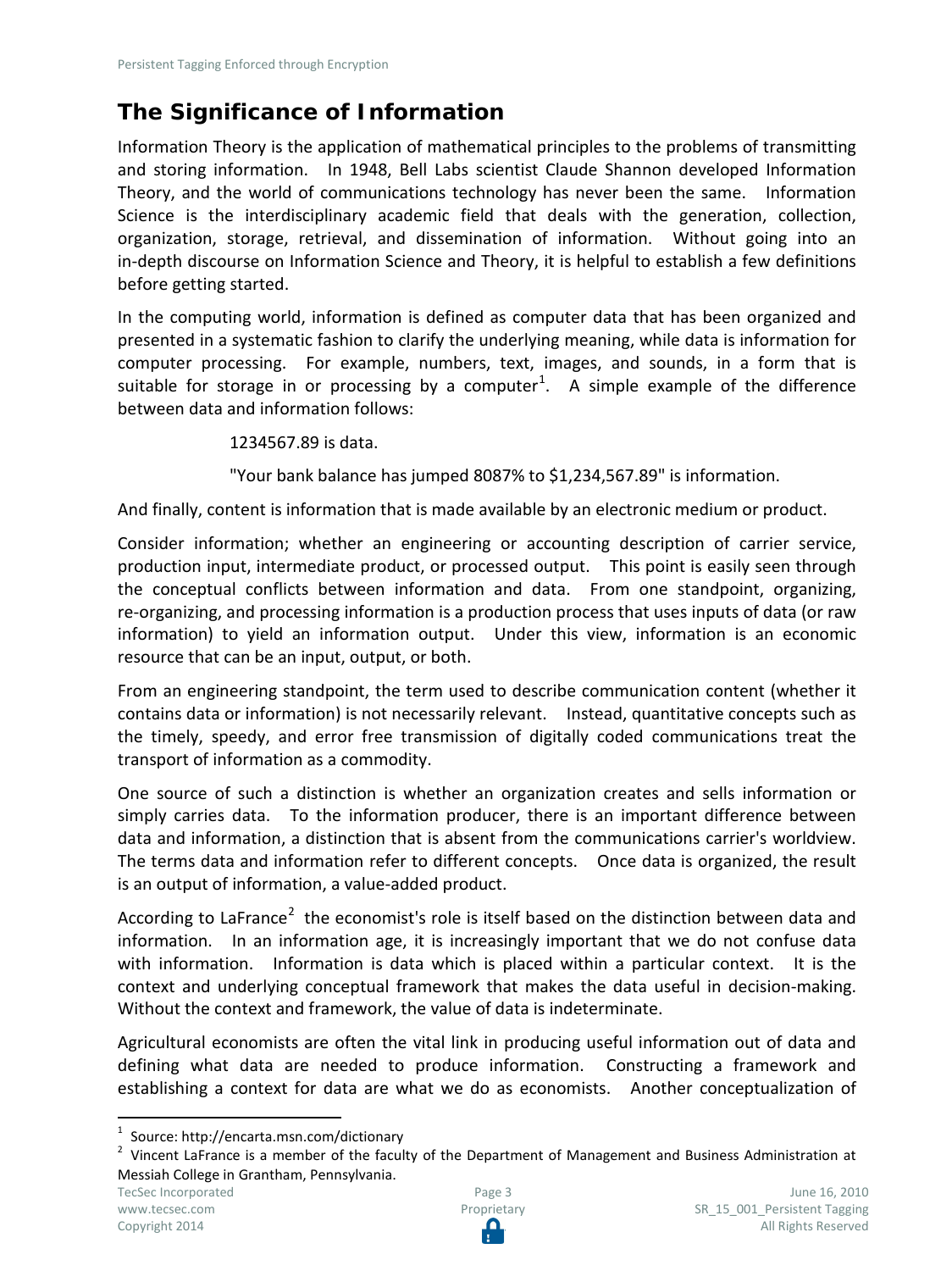information is as a "perception of pattern". According to Braman,<sup>[3](#page-3-0)</sup> "Information from this perspective has a past and a future, is affected by motive and other environmental and causative factors, and itself has effects." Instead of counting bits or treating information as a homogenous commodity or input, the richness and meaning of content is considered. Information diffusion is a process where information is exchanged within an organization or among consumers in a target market. Information literacy has to do with the human ability to find and evaluate useful information. Information processing refers to the psychological tasks people use to remember information and act on it. The combination of information processing, the process of information diffusion and information literacy allow an organization to perceive information patterns so they can be used in problem solving.

A fundamental error in discussions of the information economy is the belief that it, like all economies, is based on some form of scarcity, but there is no scarcity of information in the world - we live in a world of information overload. Instead, there is a scarcity of time to "spend" and attention to "pay" to the information available. It is the scarce commodity that defines an economy of attention governing the relationship between information produced and information consumed.

Enter the Internet. Its low cost, ease of use, high speed, and reliability make the Internet almost perfectly suited to those of us who spend so much of our time producing and consuming information. Therein lies the fundamental dilemma of an "attentional" economy. Because the Internet is such a good way to distribute and exchange information, we are increasingly using it for these purposes. Information thus proliferates at an increasing rate. Yet, our time remains constant. As a result, the limits of our time force us to pay less attention to more information. By distributing more information more widely, more quickly, and more economically, the Internet intensifies an already fierce competition for our limited resource.

Processed information is typically more valuable than mere data or unprocessed information. Information becomes valuable through organization, categorization, analysis, and other information processing activities. In this sense, Information Technology (IT) processes information for problem solving.

It is from the conceptualization of information as a heterogeneous, behavioral input to be processed into a recognizable pattern and diffused throughout an organization that the relevance of information literacy skills arises. The American Library Association<sup>[4](#page-3-1)</sup> gives information literacy this definition:

> "To be information literate an individual must recognize when information is needed and have the ability to locate, evaluate, and use effectively the information needed. Ultimately information literate people are those who have learned how to learn. They know how to learn because they know how information is organized, how to find information and how to use information in such a way that others can learn from them. An important implication of information literacy is that differences in the ability to deal with information are important explanations of variation in human capital."

 $\overline{a}$ 

<span id="page-3-0"></span><sup>3</sup> Change of State: An Introduction to Information Policy. Braman, 1989, p.238<br><sup>4</sup> Source: http://www. ala.org/ala/acrllacrlissues/acrlinfolitlinformationliteracy.htm TecSec Incorporated [www.tecsec.com](http://www.tecsec.com/) Copyright 2014 Page 4 Proprietary

<span id="page-3-1"></span>